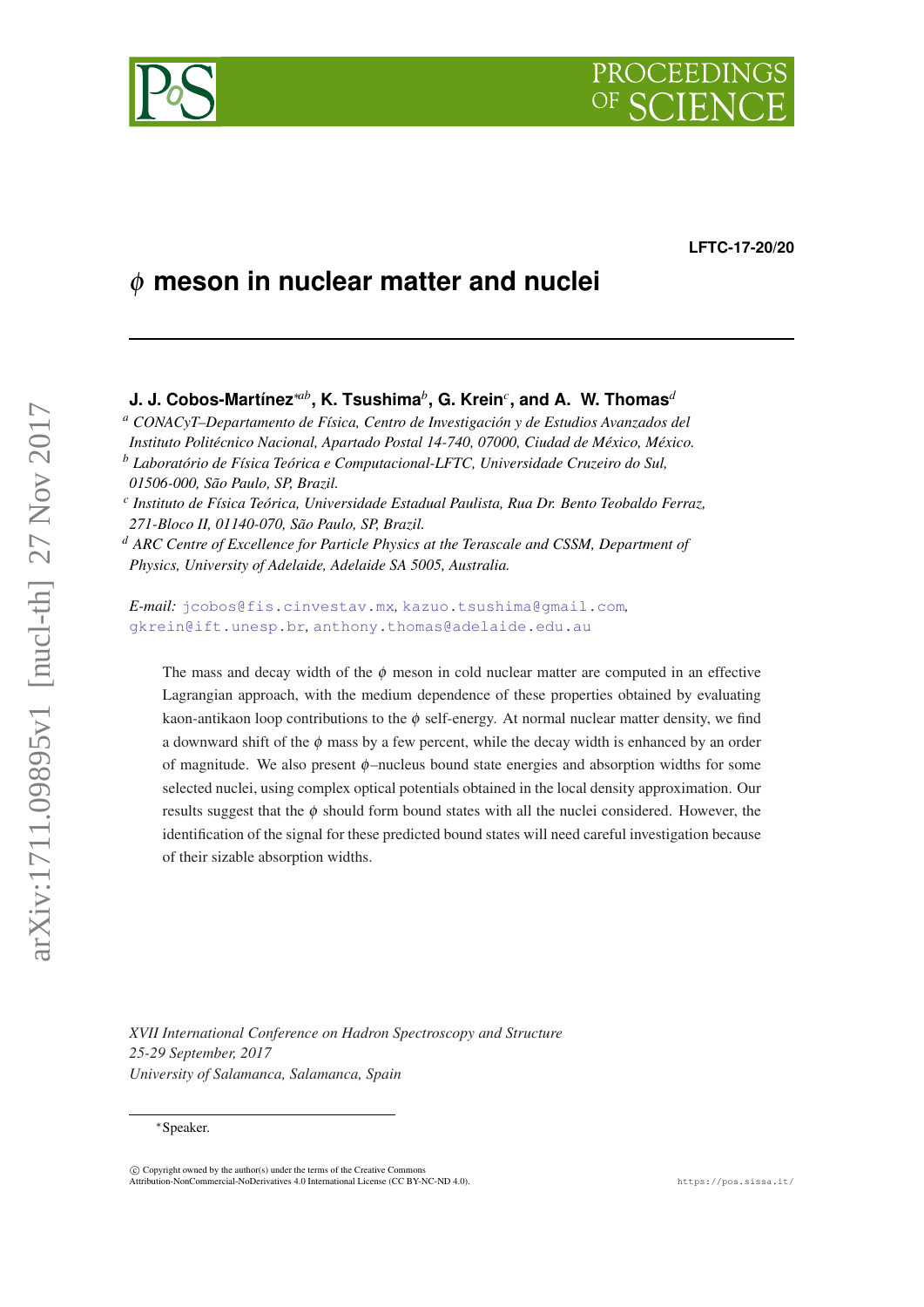#### <span id="page-1-0"></span>1. Introduction

The properties of the  $\phi$  meson at finite baryon density, such as its mass and decay width, have attracted considerable experimental and theoretical interest over the last few decades [[1](#page-5-0)]. This has been in part due to its potential to carry information on the partial restoration of chiral symmetry, the possible role of QCD of van der Waals forces in the binding of quarkonia to nuclei [[2](#page-5-0)], and the strangeness content of the nucleon [[3](#page-5-0)]. However, a experimental unified consensus has not yet been reached among the different experiments concerning the  $\phi$ . A large in-medium broadening of its decay width has been reported by most of the experiments performed, while only a few of them find evidence for a substantial mass shift [\[4\]](#page-5-0). The study of the  $\phi$ -nucleus bound states [\[5,](#page-5-0) [6](#page-5-0)] is complementary to the invariant mass measurements, where only a small fraction of the produced  $\phi$ decay inside the nucleus, and may be expected to provide extra information on the  $\phi$  properties at finite baryon density, since a downward mass shift of the  $\phi$  in a nucleus is directly connected with the existence of an attractive potential between the  $\phi$  and the nucleus where it has been produced. This new experimental approach will produce a slowly moving  $\phi$  such that the maximum nuclear matter effect can be probed. On the theoretical side, various authors predict a small downward shift of the in-medium  $\phi$  mass and a large broadening of its decay width [\[7\]](#page-5-0) at normal nuclear matter density. An important question is whether this attraction, if it exists, is sufficient to bind the  $\phi$  to a nucleus. Using simple quantum mechanical arguments, the prospects of capturing a  $\phi$ seem quite favorable, provided that the  $\phi$  can be produced almost at rest in the nucleus. However, a full calculation using realistic density profiles of nuclei is required for a more reliable estimate. The work presented at this conference has been published in Refs. [[8](#page-5-0), [9](#page-5-0)]. In Ref. [[8](#page-5-0)] we computed the  $\phi$  mass shift and decay width in nuclear matter by evaluating the  $K\overline{K}$  loop contribution to the  $\phi$  self-energy, with the in-medium *K* and  $\overline{K}$  masses explicitly calculated using the quark-meson coupling (QMC) model [\[10](#page-5-0)]. This initial study is been extended in Ref. [\[9\]](#page-5-0) to some selected nuclei by computing the  $\phi$ –nucleus bound state energies and absorption with a complex optical potential calculated in the local density approximation.

#### 2.  $\phi$  mass and decay width in nuclear matter

One expects that a significant fraction of the density dependence of the  $\phi$  self-energy in nuclear matter arises from the in-medium modification of the  $K\overline{K}$  intermediate state in the  $\phi$  self-energy, since this is the dominant decay channel in vacuum. We briefly review the computation [\[8\]](#page-5-0) of the  $\phi$  self-energy in vacuum and in nuclear matter using an effective Lagrangian approach [[11\]](#page-5-0). The interaction Lagrangian contains only the  $\phi K\overline{K}$  vertex, and is given by

$$
\mathcal{L}_{\phi K\overline{K}} = i g_{\phi} \phi^{\mu} \left[ \overline{K} (\partial_{\mu} K) - (\partial_{\mu} \overline{K}) K \right],
$$
 (2.1)

where *K* and  $\overline{K}$  are isospin doublets. The contribution from the  $\phi K \overline{K}$  coupling to the scalar part of the  $\phi$  self-energy,  $\Pi_{\phi}(p)$ , is given by

$$
i\Pi_{\phi}(p) = -\frac{8}{3}g_{\phi}^2 \int \frac{d^4q}{(2\pi)^4} \vec{q}^2 D_K(q) D_K(q-p), \qquad (2.2)
$$

where  $D_K(q) = 1/(q^2 - m_K^2 + i\varepsilon)$  is the kaon propagator;  $p = (p^0 - m_\phi, \vec{0})$  for  $\phi$  at rest, with  $m_\phi$ the  $\phi$  mass;  $m_K (= m_{\overline{K}})$  is the kaon mass, and  $g_{\phi} = 4.539$  [[8](#page-5-0)] is the coupling constant. The integral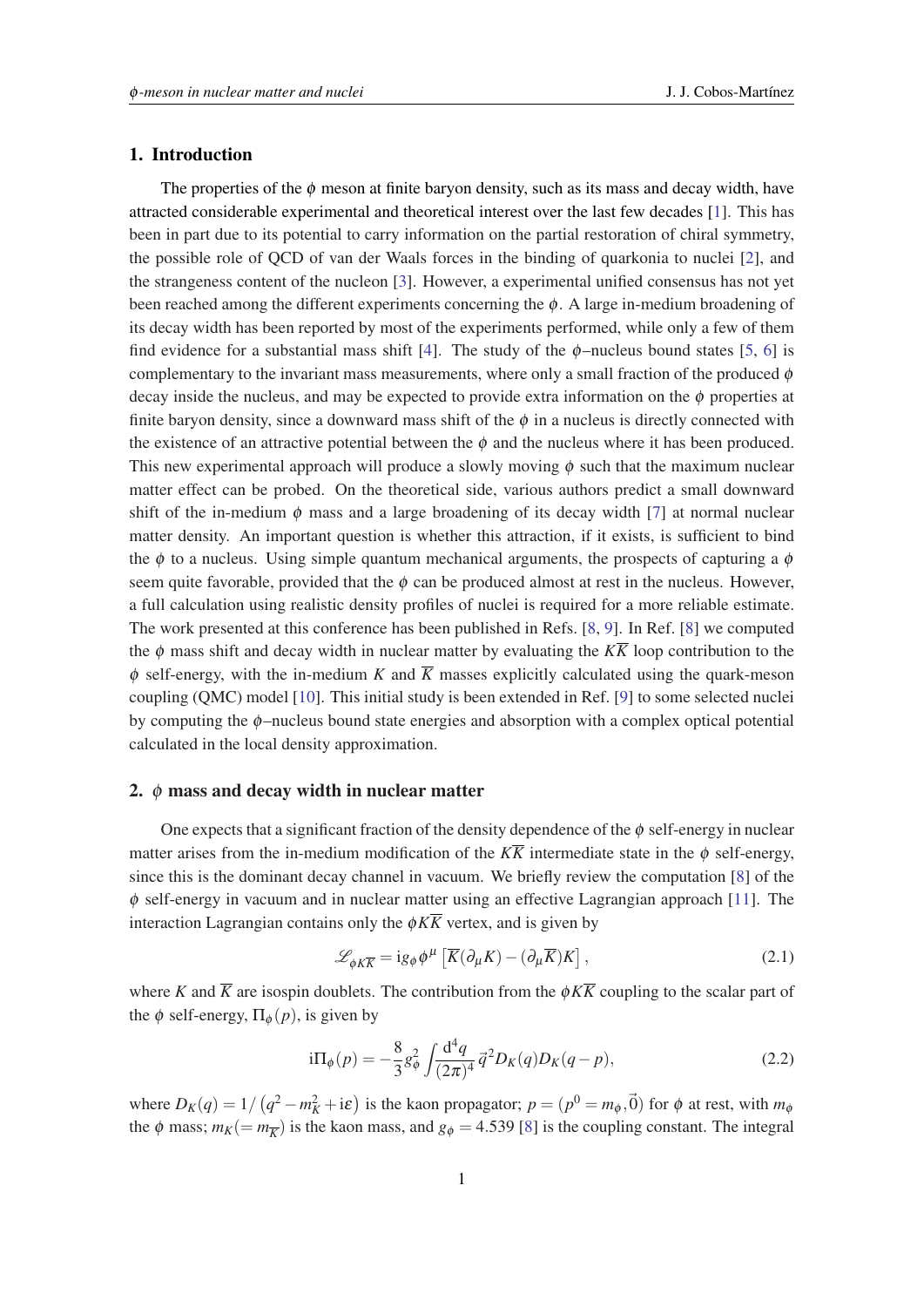in Eq. [\(2.2\)](#page-1-0) is divergent but it will be regulated using a phenomenological form factor, with cutoff parameter  $\Lambda_K$  [\[8\]](#page-5-0). The sensitivity of the results to the value of  $\Lambda_K$  is analyzed below. The mass and decay width of the  $\phi$  in vacuum ( $m_{\phi}$  and  $\Gamma_{\phi}$ ), as well as in nuclear matter ( $m_{\phi}^*$ )  $\Gamma^*_{\phi}$  and  $\Gamma^*_{\phi}$  $(\phi^*)$ , are determined [[8](#page-5-0)] from

$$
m_{\phi}^{2} = (m_{\phi}^{0})^{2} + \Re \Pi_{\phi}(m_{\phi}^{2}), \qquad (2.3)
$$

$$
\Gamma_{\phi} = -\frac{1}{m_{\phi}} \Im \Pi_{\phi}(m_{\phi}^2). \tag{2.4}
$$

The density dependence of the  $\phi$  mass and decay width is driven by the intermediate  $K\overline{K}$  state interactions with the nuclear medium. This effect enters through the Lorentz scalar mass  $m_K^*$  in the kaon propagators in Eq. [\(2.2\)](#page-1-0). The in-medium properties of *K* and  $\overline{K}$  are calculated in the QMC model [\[10](#page-5-0)] (see Ref. [\[12](#page-5-0)] for a review) considering infinitely large, uniformly symmetric, spin-isospin-saturated nuclear matter in its rest frame, where all the scalar and vector mean field potentials, which are responsible for the nuclear many-body interactions, become constant in the Hartree approximation. In Figure 1 (left panel) we present the resulting in-medium kaon Lorentz scalar mass (=antikaon Lorentz scalar mass) as a function of the baryon density. At normal nuclear matter density  $\rho_0 = 0.15 \text{ fm}^{-3}$  the effective kaon mass has decreased by about 13%. We recall that the isoscalar-vector  $\omega$  mean field potentials arise both for the kaon and antikaon, but they can be eliminated by a variable shift in the loop calculation of the  $\phi$  self-energy, and therefore are not show them here. In Figure 1, we present the  $\phi$  mass shift (centre panel) and decay width (right panel) as



**Figure 1:** Left panel: In-medium Lorentz scalar kaon (=antikaon) mass  $m_K^*$ ; centre and right panels:  $\phi$ mass shift and decay width, respectively, for three values of  $\Lambda_K$ .

a function of the nuclear matter density,  $\rho_B$ , for three values of  $\Lambda_K$ . The effect of the in-medium kaon and antikaon mass change yields a negative mass shift for the  $\phi$ . This is because the reduction in the kaon and antikaon masses enhances the  $K\overline{K}$  loop contribution in nuclear matter relative to that in vacuum. For the largest value of  $\rho_B$ , the downward mass shift turns out to be a few percent at most for all values of  $\Lambda_K$ . On the other hand,  $\Gamma_d^*$  $\phi^*$  is very sensitive to the change in the kaon and antikaon masses, increasing rapidly with increasing nuclear matter density, up to a factor of  $\approx 20$ for the largest value of  $\rho_B$ . These results open the experimental possibility for studying the binding and absorption of  $\phi$  in nuclei. Although the mass shift found in this study may be large enough to bind the  $\phi$  to a nucleus, the broadening of its decay width will make it difficult to observe a signal for the  $\phi$ –nucleus bound state formation experimentally. We explore this further in the second part of this talk.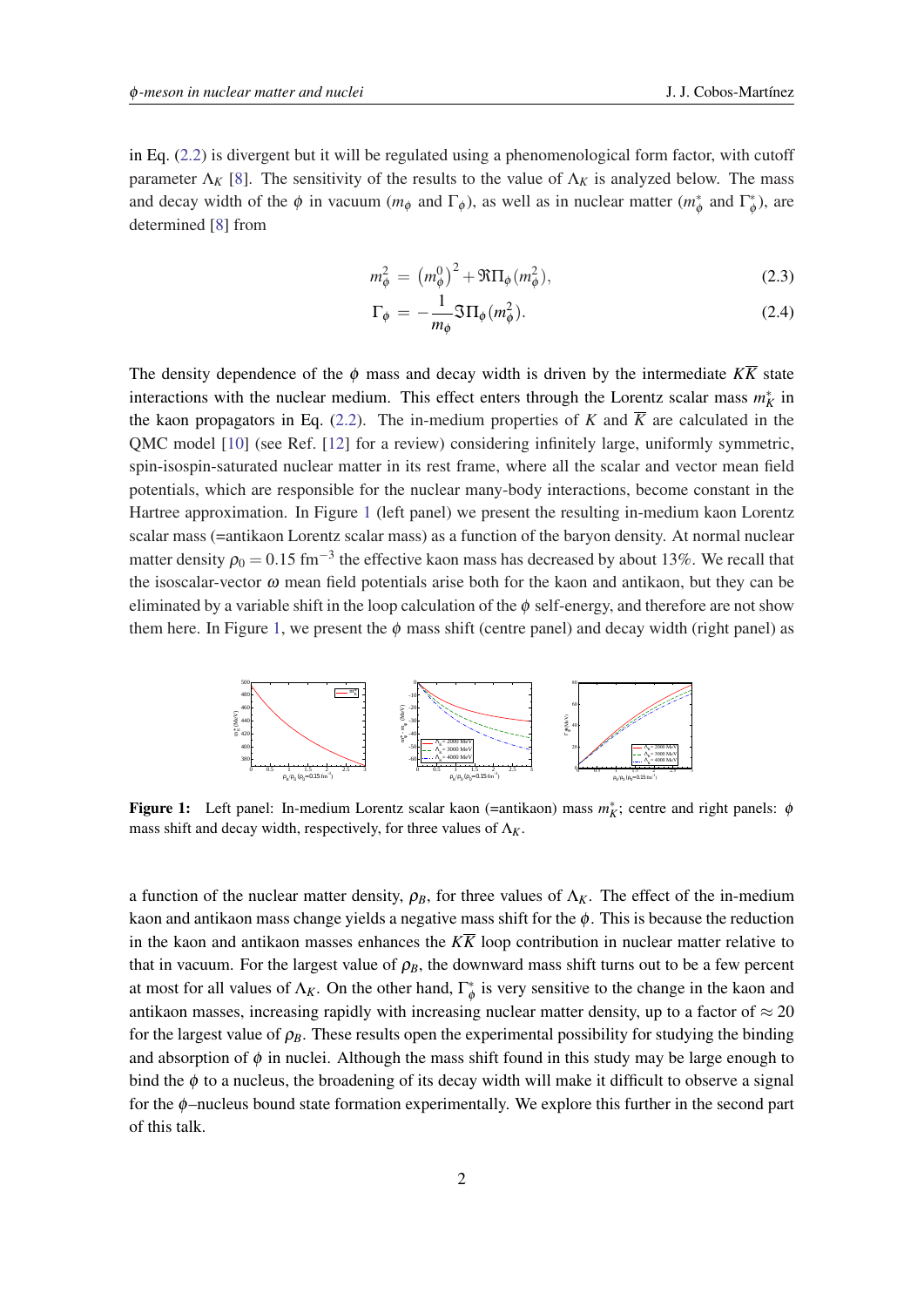#### 3. φ–nucleus bound states

We now explore the situation where the  $\phi$  meson is placed inside a nucleus [\[9\]](#page-5-0). The nuclear density distributions for all nuclei but <sup>4</sup>He are obtained in the OMC model [[13\]](#page-5-0). For <sup>4</sup>He, we use Ref. [[14\]](#page-5-0). Then, using a local density approximation the  $\phi$ -nucleus potentials for a nucleus *A* is given by

$$
V_{\phi A}(r) = U_{\phi}(r) - \frac{i}{2}W_{\phi}(r),
$$
\n(3.1)

where *r* is the distance from the center of the nucleus and  $U_{\phi}(r) = m_{\phi}^{*}$  $\phi_{\phi}^*(\rho_B(r)) - m_{\phi}$  and  $W_{\phi}(r) =$  $\Gamma_{\phi}(\rho_{B}(r))$  are, respectively, the  $\phi$  mass shift and decay width inside nucleus *A*, with  $\rho_{B}(r)$  the baryon density distribution of the given nucleus. In Figure 2 we show the  $\phi$  potentials calculated [[9](#page-5-0)]



**Figure 2:** Real  $[U_\phi(r)]$  and imaginary  $[W\phi(r)]$  parts of the  $\phi$ –nucleus potentials for the nuclei studied here, for three values of  $\Lambda_K$ .

for the selected nuclei. One can see that the depth of the real part of the potential is sensitive to  $\Lambda_K$ . On the other hand, the imaginary part does not vary much with  $\Lambda_K$ . Using the  $\phi$  potentials, we next calculate the  $\phi$  single-particle energies and absorption widths. We consider the situation where the  $\phi$  is produced nearly at rest [[9](#page-5-0)]. Then, under this condition, solving the Proca equation becomes equivalent to solving the Klein-Gordon equation

$$
\left(-\nabla^2 + \mu^2 + 2\mu V(r)\right)\phi(\vec{r}) = \mathscr{E}^2\phi(\vec{r}),\tag{3.2}
$$

where  $\mu$  is the reduced mass of the  $\phi$ -nucleus system in vacuum, and  $V(r)$  is given by Eq. (3.1). The calculated bound state energies (*E*) and absorption widths (Γ) [\[9\]](#page-5-0), which are related to the complex energy eigenvalue  $\mathscr E$  by  $E = \Re \mathscr E - \mu$  and  $\Gamma = -2\Im \mathscr E$ , are listed in Table [1](#page-4-0) with and without the imaginary part of the potential. When the imaginary part of the  $\phi$ –nucleus potential is set to zero we see that the  $\phi$  is expected to form bound states with all the nuclei selected. The bound state energy is obviously dependent on  $\Lambda_K$ , increasing as  $\Lambda_K$  increases. Adding the absorptive part of the potential changes the situation considerably. We note that for the largest value of  $\Lambda_K$ , which yields the deepest potentials, the  $\phi$  is expected to form bound states with all the selected nuclei, including <sup>4</sup>He. However, in this case, whether or not the bound states can be observed experimentally is sensitive to the value of  $\Lambda_K$ . One also observes that the width of the bound state is insensitive to the values of  $\Lambda_K$  for all nuclei. Furthermore, since the so-called dispersive effect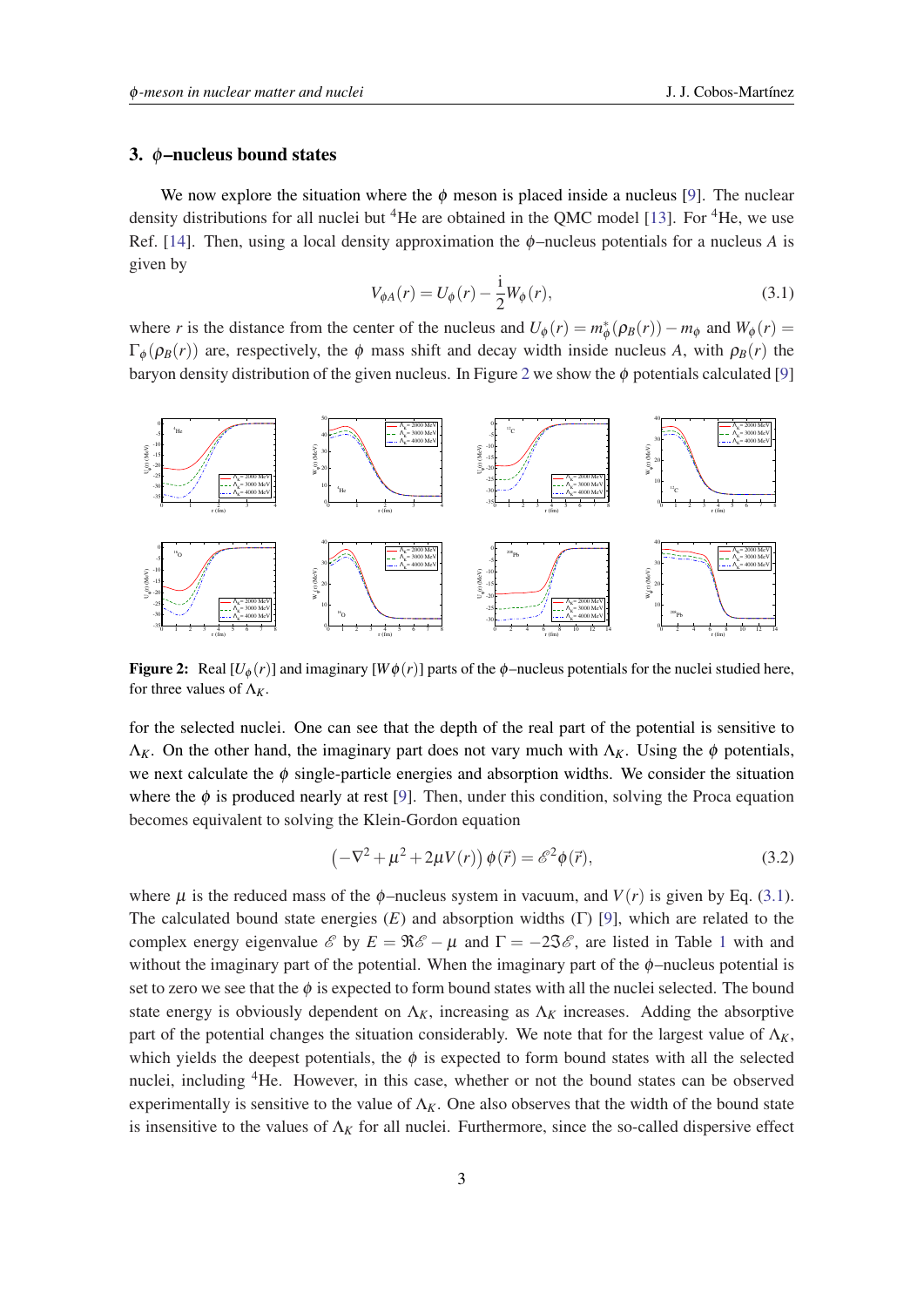<span id="page-4-0"></span>of the absorptive potential is repulsive, the bound states disappear completely in some cases, even though they were found when the absorptive part was set to zero. This feature is obvious for the <sup>4</sup>He nucleus, making it especially relevant to the future experiments, planned at J-PARC and JLab using light and medium-heavy nuclei [[5](#page-5-0), [6](#page-5-0)].

|                   |                | $\Lambda_K = 2000$ |             | $\Lambda_K = 3000$ |             | $\Lambda_K = 4000$ |            |
|-------------------|----------------|--------------------|-------------|--------------------|-------------|--------------------|------------|
|                   |                | E                  | $\Gamma/2$  | E                  | $\Gamma/2$  | E                  | $\Gamma/2$ |
| $^{4}_{6}$ He     | 1s             | $n(-0.8)$          | $\mathbf n$ | $n(-1.4)$          | $\mathbf n$ | $-1.0(-3.2)$       | 8.3        |
| $\frac{12}{6}C$   | 1s             | $-2.1(-4.2)$       | 10.6        | $-6.4(-7.7)$       | 11.1        | $-9.8(-10.7)$      | 11.2       |
| $\frac{16}{6}$ O  | 1s             | $-4.0(-5.9)$       | 12.3        | $-8.9(-10.0)$      | 12.5        | $-12.6(-13.4)$     | 12.4       |
|                   | 1p             | n(n)               | $\mathbf n$ | n(n)               | n           | $n(-1.5)$          | n          |
| $^{208}_{\phi}Pb$ | 1s             | $-15.0(-15.5)$     | 17.4        | $-21.1(-21.4)$     | 16.6        | $-25.8(-26.0)$     | 16.0       |
|                   | 1 <sub>p</sub> | $-11.4(-12.1)$     | 16.7        | $-17.4(-17.8)$     | 16.0        | $-21.9(-22.2)$     | 15.5       |
|                   | 1 <sub>d</sub> | $-6.9(-8.1)$       | 15.7        | $-12.7(-13.4)$     | 15.2        | $-17.1(-17.6)$     | 14.8       |
|                   | 2s             | $-5.2(-6.6)$       | 15.1        | $-10.9(-11.7)$     | 14.8        | $-15.2(-15.8)$     | 14.5       |
|                   | 2p             | $n(-1.9)$          | $\mathbf n$ | $-4.8(-6.1)$       | 13.5        | $-8.9(-9.8)$       | 13.4       |
|                   | 2d             | n(n)               | n           | $n(-0.7)$          | n           | $-2.2(-3.7)$       | 11.9       |

**Table 1:**  $\phi$ -nucleus single-particle energies *E* and half widths  $\Gamma/2$ , for three values of  $\Lambda_K$ . When only the real part of the potential is included, the corresponding single-particle energy *E* is given in parenthesis and  $\Gamma = 0$  for all nuclei. "n" indicates that no bound state is found. All quantities are given in MeV.

#### 4. Summary and discussion

We have calculated the  $\phi$  meson mass and width in nuclear matter within an effective Lagrangian approach. The in-medium kaon masses are calculated in the QMC model, where the scalar and vector meson mean fields couple directly to the light *u* and *d* quarks (antiquarks) in the  $K(\overline{K})$  mesons. At normal nuclear matter density we have found a downward shift of the  $\phi$  mass of a few percent. On the other hand, the decay width has been broadened by an order of magnitude. We have also calculated the  $\phi$ -nucleus bound state energies and absorption widths for various nuclei by solving the Klein-Gordon equation with complex potentials. We expect that the  $\phi$  should form bound states for all four nuclei selected, provided that the  $\phi$  is produced in (nearly) recoilless kinematics. This feature is even more obvious in the case where the absorptive part of the potential is ignored. Given the similarity of the binding energies and widths, the signal for the formation of the φ–nucleus bound states may be difficult to identify experimentally. Therefore, the feasibility of observation of the  $\phi$ –nucleus bound states needs further investigation, including explicit reaction cross section estimates.

This work was partially supported by Conselho Nacional de Desenvolvimento Científico e Tecnológico-CNPq, Grants No. 152348/2016-6 (J.J.C-M.), No. 400826/2014-3 and No. 308088/2015- 8 (K.T.), No. 305894/2009-9 (G.K.), and No. 313800/2014-6 (A.W.T.), and Fundação de Amparo à Pesquisa do Estado de São Paulo-FAPESP, Grants No. 2015/17234-0 (K.T.) and No. 2013/01907-0 (G.K.). This research was also supported by the University of Adelaide and by the Australian Research Council through the ARC Centre of Excellence for Particle Physics at the Terascale (CE110001104), and through Grant No. DP151103101 (A.W.T.).